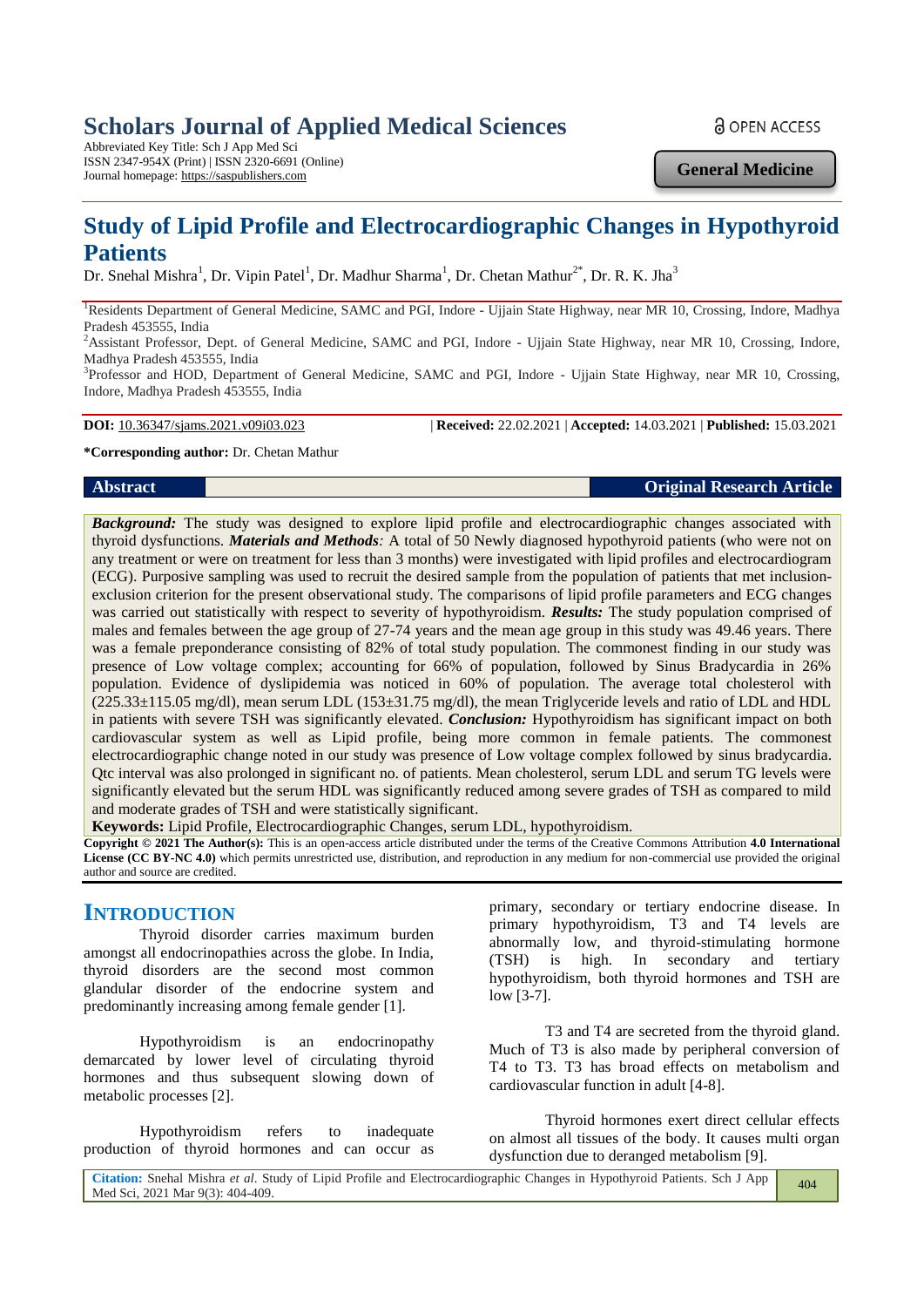Cardiovascular complications are some of the most significant and reproducible clinical findings related with thyroid disorder. The electrocardiography (ECG) of hypothyroidism classically illustrates sinus bradycardia with low voltage complex and ST and T wave anomaly. Besides that, hypothyroidism may be associated with atrioventricular and intraventricular conduction disturbances.

Dyslipidemia in conjunction with various other metabolic abnormalities have been found in thyroid disorder which in turn leads to development of insulin resistance & oxidative stress via vicious cycle.

Hence, prompt diagnosis with respect to classical symptoms & signs of hypothyroidism in conjunction with relevant lab investigations and thus subsequent initiation of appropriate thyroid hormone replacement can minimize the associated cardiovascular morbidities.

# **AIMS AND OBJECTIVES**

- 1. To study the various ECG changes in Hypothyroidism.
- 2. To study the effect of Hypothyroidism on Lipid Profile.

# **MATERIALS AND METHODS**

The study was conducted in the Department of Medicine, Sri Aurobindo Medical College and Post Graduate Institute, Indore (M. P.), during the period from December 2018 to May, 2020. Patients of newly diagnosed hypothyroidism who were on treatment for less than 3 months aged between 25 and 74 years and of both the sexes that further met all the inclusion criteria were selected as subjects during specified schedule.

#### **Inclusion Criteria**

- 1. All cases of newly diagnosed hypothyroid presented to OPD/IPD of study center.
- 2. Patients on treatment for less than 3 months.
- 3. Patient of both sexes, male and female.
- 4. Given the written consent for participation in the study.

#### **Exclusion Criteria**

- 1. Patient below age of 25 years.
- 2. Failure to give written consent for participation in the study.
- 3. Patients with COPD, Severe Anaemia, Diabetes Mellitus or any other Endocrinal Disorder.
- 4. Patients taking medications that alter the Thyroid Function like Beta blockers, Lithium, OCP's, Steroids and Alcohol.

The selected demographic, clinical factors of hypothyroidism with respect to various ECG changes were analyzed statistically. Comparisons of lipid profile parameters, heart rate and various ECG changes were

carried out statistically with respect to severity of hypothyroidism.

A parametric test, Independent sample t-test was used to identify the significance of mean differences of T3, T4 and TSH between newly diagnosed hypothyroid patients with and without dyslipidemia.

Non-parametric test, Pearson's Chi-Square test was used to analyze the qualitative data.

The probability value, p>0.05 was considered as statistically insignificant but the probability value from  $p<0.06$  to  $p<0.08$  was considered as suggestively or poorly significant.

Nevertheless, the probability value from p<0.05 to p<0.02 was considered as statistically significant while from  $p<0.01$  to  $p<0.001$  was considered as statistically highly/strongly significant.

#### **RESULTS**

### **AGE ANF GENDER DISTRIBUTION**

The age of all newly diagnosed hypothyroid patients (N=500) were obtained in the ranges from 27 to 74 years. The mean age (Mean  $\pm$  Standard Deviation) of all newly diagnosed hypothyroid patients were found to be 49.46±13.10 years (Table-1).

Out of fifty cases of newly diagnosed hypothyroid, more than three-fourth (82.0%) of the cases were found to be female (Table-2).

#### **Table-1: Distribution of Patients According To Age**

| Age of patient | Frequency $(N)$ | Percent $(\% )$ |
|----------------|-----------------|-----------------|
| $25-45$ year   | 24              | 48.0            |
| 46-65 year     | 18              | 36.0            |
| $> 65$ year    |                 | 16.0            |
| <b>Total</b>   | 50              | 100.0           |



© 2021 Scholars Journal of Applied Medical Sciences | Published by SAS Publishers, India 405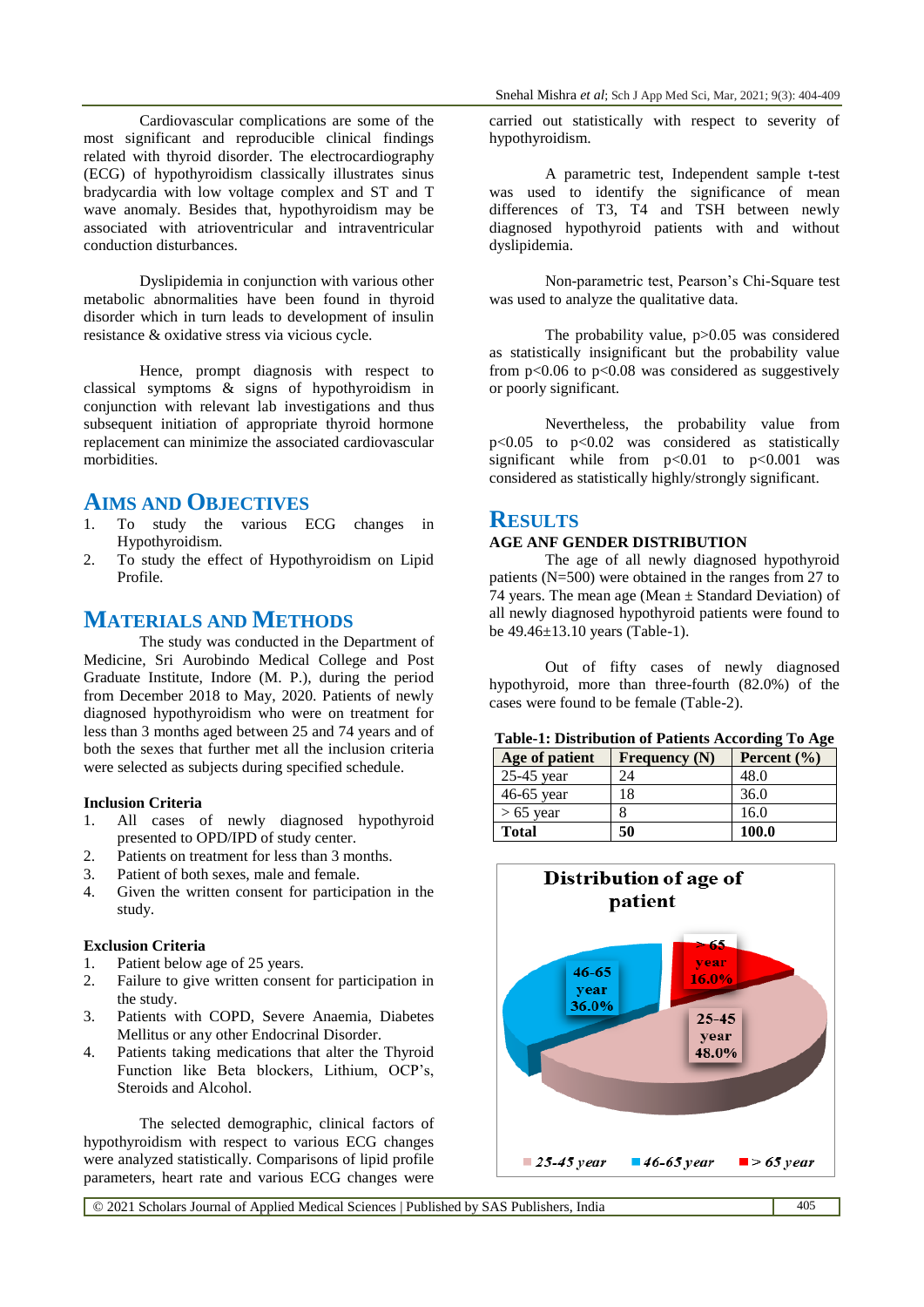#### **Table-2: Distribution of Patients According To Gender**

| <b>Gender</b> | Frequency $(N)$ | Percent $(\% )$ |
|---------------|-----------------|-----------------|
| Male          |                 | 18.0            |
| Female        | Æ               | 82.C            |
| <b>Total</b>  | 50              | 100.0           |



## **LIPID PROFILE IN HYPOTHYROIDISM**

Severity of hypothyroidism was measured using laboratory value of thyroid stimulating hormone (TSH) at three levels such as mild, moderate and severe. Mild level of hypothyroidism was reported among those patients whose TSH was less than 20 mIU/L while from 20 to 50 mIU/L was considered as moderate level of hypothyroidism but the severe level of hypothyroidism was reported among those patients whose TSH was more than 50 mIU/L.

Present enquiry revealed that the dyslipidemia found to be present among 60.0% newly diagnosed hypothyroid patients.

Table 3 and 4 reveals the assessment and comparison of total cholesterol, serum LDL and serum HDL and serum TG of patients with respect to three grades of thyroid stimulating hormone (mild, moderate and severe).



|  |  | Table-3: Comparison of Total Cholesterol, Serum LDL and HDL of Patients among Three Grades of TSH |  |
|--|--|---------------------------------------------------------------------------------------------------|--|
|  |  |                                                                                                   |  |
|  |  |                                                                                                   |  |

| <b>Lipid Parameter</b>           | <b>Grading of TSH</b>                 | <b>Size</b> | <b>Spread</b>       | 95% Confidence Interval for Mean |           |  |
|----------------------------------|---------------------------------------|-------------|---------------------|----------------------------------|-----------|--|
|                                  |                                       |             | $Mean \pm SD$       | LB                               | <b>UB</b> |  |
| <b>Total Cholesterol (mg/dl)</b> | Mild                                  | 31          | $165.68 \pm 53.65$  | 146.00                           | 185.36    |  |
|                                  | Moderate                              |             | $215.00 \pm 7.19$   | 208.35                           | 221.65    |  |
|                                  | <b>Severe</b>                         | 12          | $225.33 \pm 115.05$ | 152.23                           | 298.44    |  |
|                                  | p-value (LOS) : F=3.77 ( $p<0.03^*$ ) |             |                     |                                  |           |  |
| Serum LDL (mg/dl)                | Mild                                  | 31          | $103.26 \pm 50.44$  | 84.76                            | 121.76    |  |
|                                  | Moderate                              |             | $118.29 \pm 1.70$   | 116.71                           | 119.86    |  |
|                                  | <b>Severe</b>                         | 12          | 153.00±31.75        | 132.83                           | 173.17    |  |
|                                  | p-value (LOS) : $F=5.76$ (p<0.006     |             |                     |                                  |           |  |
| Serum HDL (mg/dl)                | Mild                                  | 31          | $41.65 \pm 1.85$    | 40.97                            | 42.33     |  |
|                                  | Moderate                              |             | $36.29 \pm 10.63$   | 26.46                            | 46.11     |  |
|                                  | <b>Severe</b>                         | 12          | $28.00 \pm 1.65$    | 26.95                            | 29.05     |  |
|                                  | p-value $(LOS)$ : F=47.12 (p<0.001    |             |                     |                                  |           |  |

### **Table-4: Comparison of Triglyceride and Ratio of LDL and HDL of Patients among Three Grades of TSH**

| <b>Lipid Parameter</b> | <b>Grading of TSH</b>               | <b>Size</b> | <b>Spread</b>       | 95% Confidence Interval for Mean |        |
|------------------------|-------------------------------------|-------------|---------------------|----------------------------------|--------|
|                        |                                     |             | $Mean \pm SD$       | LB                               | UB     |
| Triglyceride (mg/dl)   | Mild                                | 31          | $163.39 \pm 63.99$  | 139.92                           | 186.86 |
|                        | Moderate                            |             | $239.43 \pm 5.09$   | 234.72                           | 244.14 |
|                        | <b>Severe</b>                       | 12          | $259.67 \pm 254.74$ | 97.81                            | 421.52 |
|                        | p-value (LOS) : F=2.66 (p<0.08      |             |                     |                                  |        |
| Ratio (LDL:HDL)        | Mild                                | 31          | $2.49 \pm 1.24$     | 2.04                             | 2.94   |
|                        | Moderate                            |             | $3.72 \pm 1.92$     | 1.94                             | 5.50   |
|                        | <b>Severe</b>                       | 12          | $5.51 \pm 1.38$     | 4.63                             | 6.38   |
|                        | p-value $(LOS)$ : F=21.09 (p<0.001) |             |                     |                                  |        |

© 2021 Scholars Journal of Applied Medical Sciences | Published by SAS Publishers, India 406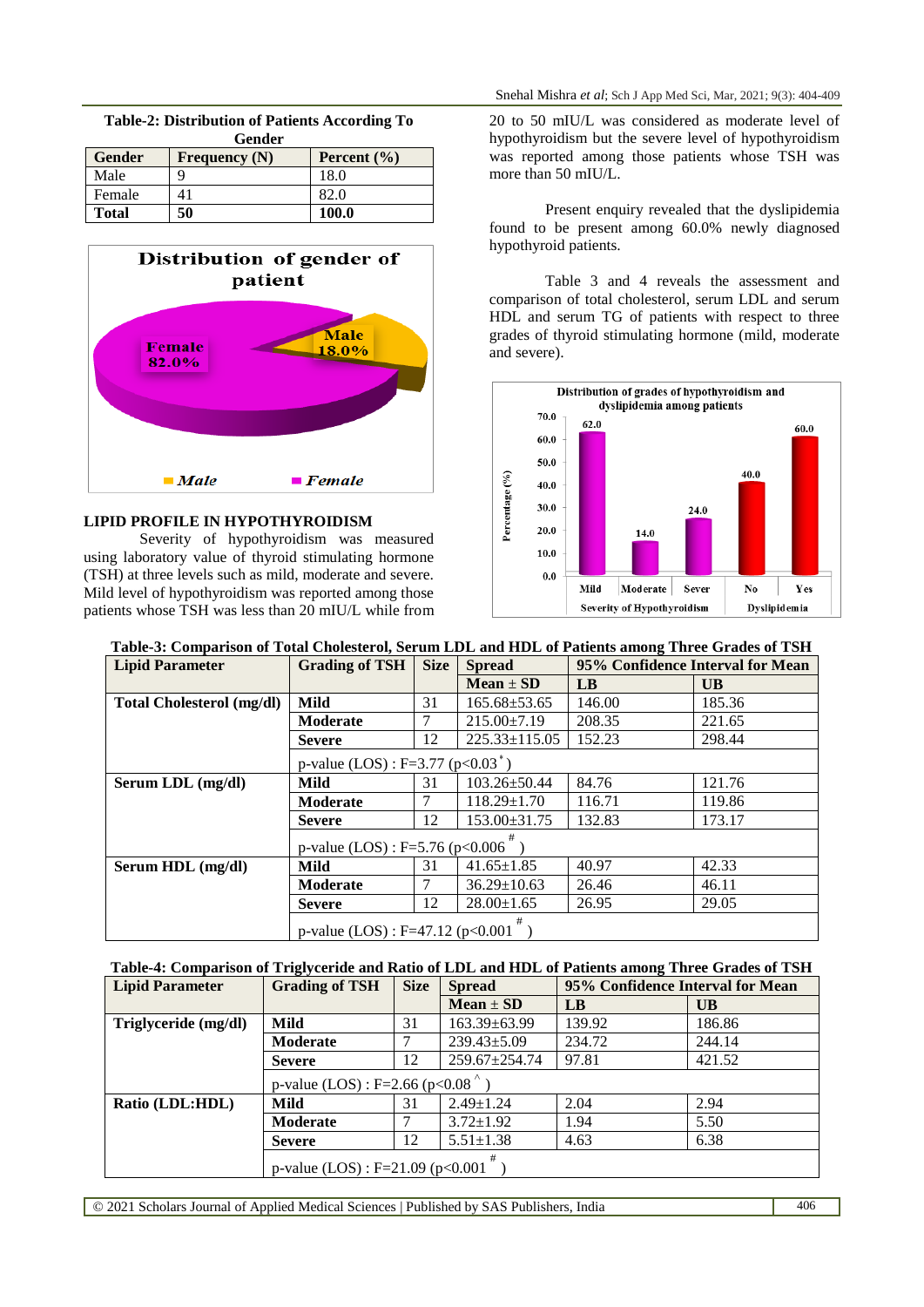#### **ELECTROCARDIOGRAPHIC CHANGES IN HYPOTHYROIDISM**

The analysis of ECG changes among newly diagnosed hypothyroid patients reported that all (100.0%) of the studied cases of newly diagnosed hypothyroid patients observed with regular rhythm and normal axes while effect on voltage of complexes found to be normal among 34.0%.

The effect on voltage of complexes was found to be low voltage complex among 66.0% newly diagnosed hypothyroid patients whereas nonspecific ST-T wave abnormalities was seen in 8.0% cases of newly diagnosed hypothyroid cases.



# **DISCUSSION**

Worldwide, the most common cause for hypothyroidism is iodine deficiency. It is estimated that about 1 billion people worldwide suffer from iodine deficiency [10].

From the earlier research on hypothyroidism it is clear that both Lipid Profile and Electrocardiography play an important role in diagnosing the cardiac complications occurring in hypothyroidism.

The present study consisted of total 50 patients of hypothyroidism (newly diagnosed) and were evaluated for lipid abnormalities and Electrocardiographic Changes.

The study population consisted of males and females between the age group of 27-74 years and most patients were in the age group of 25-45 years (48%) and the mean age group of this study was 49.46 years.

Similarly A.V. Daphale et al., [11] found the mean age of study population to be  $40.76 \pm 13.20$  with maximum number of patients in age group 45-59, and Behera BK et al., [12] in a study comprising 60 hypothyroid patients observed the mean age to be 42.45 years with majority of patients in age group 17-47 years.

In our study, there was a preponderance of female patients consisting of 82% of total study population while A.V. Daphale et al., [11] noted female preponderance with 85% of total patients, and Behera  $BK$  et al., [12] noted 76.7% female patients, while Ghosh et al., [13] noted 85% female preponderance.

In our study, 31(62%) patients who had TSH values less than 20 mIU/ mL were mild hypothyroidism, around 7(14%) patients had TSH of 20-50 mIU/mL were classified as moderate hypothyroidism. Severe hypothyroidism with value >50mIU/mL was seen in12 (24%) of cases while in a study conducted by M. Agila Saravanan et al., [14] found 24(34%) patients with mild, 29(41%) with moderate and 17(24%) patients with severe hypothyroidism.

On analyzing the ECG changes in hypothyroid patients, the most common finding in our study was presence of Low voltage complex; accounting for 66% of population. Further this was also noted that the effect on voltage of complexes was found to be normal in 48.4% newly diagnosed hypothyroid patients who had mild grades of TSH as compared to moderate (14.3%) and severe (8.3%) grades of TSH. These differences in proportion with reference to grade of TSH was significantly  $(p<0.03)$  associated with effect on voltage of complexes.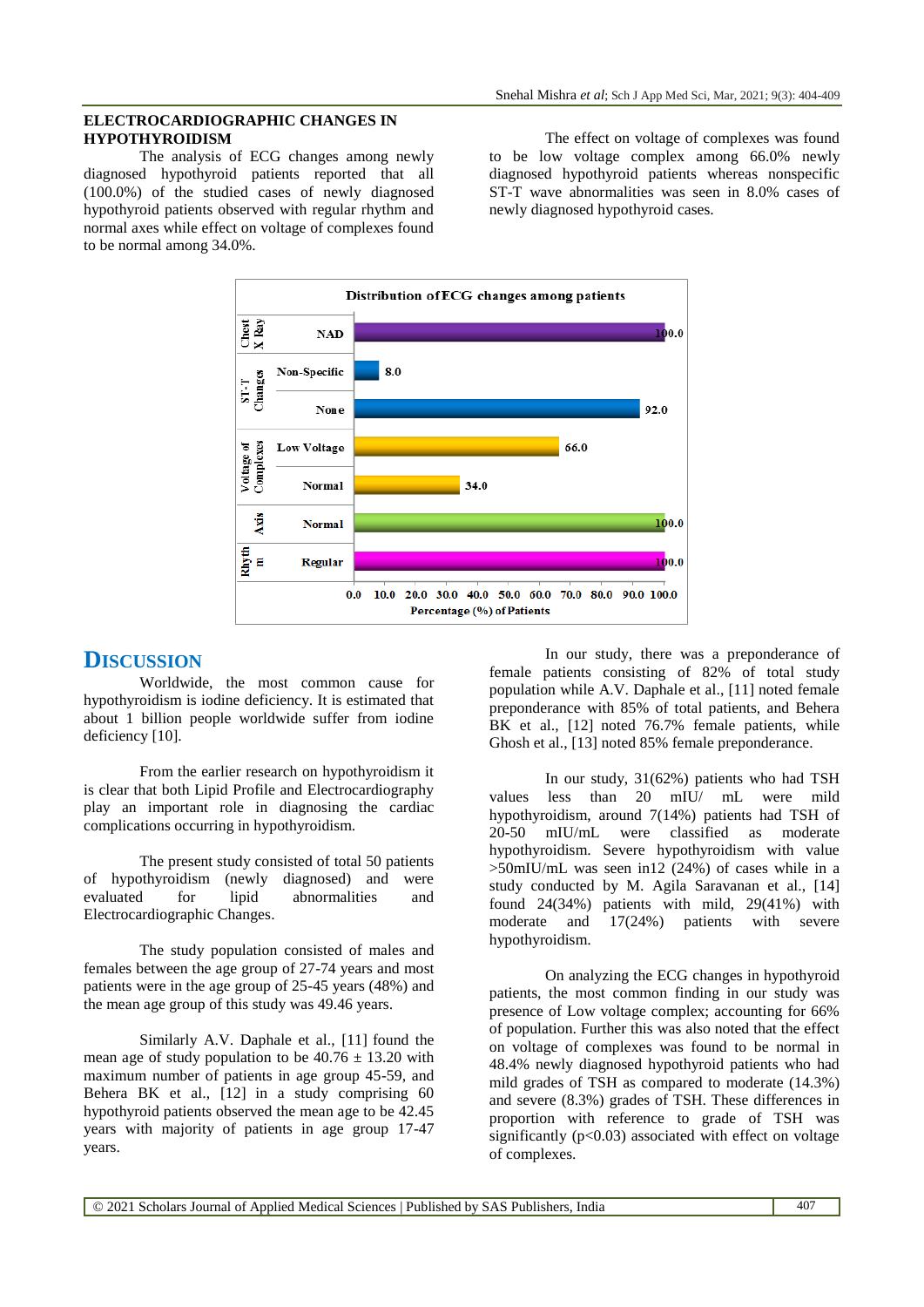Next most common finding was Sinus Bradycardia, noted in 26% patients. QTc interval was prolonged in 38% patients. However non specific ST-T wave abnormalities were seen in 8% cases and it was also noted that all the studied cases (100%) had regular rhythm and normal axis.

Similarly in a study conducted by Behera BK et al., [12], most common ECG finding was Low Voltage complexes in 60% cases, 15% cases had ST-T changes and RBBB was noted in 29% cases. QTc prolongation was not noted in this study.

On the contrary, M. Agila Saravanan et al., [14] observed Sinus Bradycardia to be the most common ECG finding in 39% patients while Low Voltage Complexes in about 34% cases, least common findings were ST-T changes (9%), RBBB (3%) and LBBB (1%).

Ghosh et al., [13] noted Sinus Bradycardia in 40% hypothyroid patients,low voltage complexes in 33% and non specific ST-T changes in 16.47% patients.

In our study, the average total cholesterol in newly diagnosed hypothyroid patients with severe TSH  $(225.33\pm115.05 \text{ mg/dl})$  was found to be significantly elevated as compared to those who had moderate  $(215\pm7.19 \text{ mg/dl})$  and mild  $(165.68\pm53.65 \text{ mg/dl})$ grades of TSH. However, these differences in mean total cholesterol among three grades of TSH were totally significant ( $p<0.03$ ).

The mean serum LDL in our study  $(153\pm31.75$ mg/dl) was found to be significantly higher as compared to those with moderate and mild grades of TSH and these differences were statistically highly significant ( $p<0.006$ ).

The average serum HDL of newly diagnosed hypothyroid patients with severe TSH(28.00±1.65  $mg/dl$ ) was found to be significantly smaller as compared to those who had moderate  $(36.29 \pm 10.63)$ mg/dl) and mild (14.65±1.85 mg/dl) grades of TSH. However, these differences in mean HDL among three grades of TSH were highly significant  $(p<0.001)$ .

Our study also projected that the Triglyceride level and ratio of LDL and HDL was significantly elevated in patients with severe grades of TSH as compared to mild and moderate grades.

Thus to summarise in our study, the total cholesterol, serum LDL and serum TG levels were significantly elevated but the serum HDL was significantly reduced among severe grades of TSH as compared with mild and moderate grades of TSH.

Similarly A. V. Daphale et al., [11] found that the mean total cholesterol (301.55± 20.53), LDL

cholesterol (181.87  $\pm$  20.11) and TG (216.49  $\pm$  20.72) were found significantly increased whereas HDL (30.55  $\pm$  7.29) was significantly decreased in overt hypothyroid patients.

In a study by Ghosh et al., [13], Lipid profile analysis showed increased total cholesterol, triglyceride, LDL, VLDL level, which had statistically significant relationship with increased TSH level ( $P = 0.000$ ,  $P =$ 0.000,  $P = 0.000$ ,  $P = 0.000$  respectively) and there were also statistically significant relationships of decreased HDL level  $(P = 0.000)$  with increased TSH level.

In a study by Khan et al., [15] mean serum cholesterol, LDL cholesterol and triglyceride levels in hypothyroid patients were  $241.56 \pm 60.05$ , 151.96  $\pm$ 59.60 and  $212 \pm 100.73$  mg/dl respectively with p values < 0.001 whereas HDL cholesterol was significantly decreased with p value  $\langle 0.05 \rangle$ .

Patel et al., [16] in his study noted that Serum cholesterol, LDL were higher (P<0.0001) and HDL (P<0.0001) was lower in Subclinical Hypothyroid patients (mean±SD= 199.9±27.8 mg/dl, 130.0±26.3mg/dl, 44.2±9.1 mg/dl respectively).

### **CONCLUSION**

Hypothyroidism is an endocrinopathy demarcated by lower level of circulating thyroid hormones and thus subsequent slowing down of various metabolic processes.

From our study, we concluded that Hypothyroidism has significant impact on both cardiovascular system as well as Lipid profile, being more common in female patients.

The commonest electrocardiographic change noted in our study was presence of Low voltage complex followed by sinus bradycardia. Qtc interval was also prolonged in significant no. of patients.

Mean cholesterol, serum LDL and serum TG levels were significantly elevated but the serum HDL was significantly reduced among severe grades of TSH as compared to mild and moderate grades of TSH and were statistically significant.

If significant impaction of hypothyroidism on lipid profile is proved and prompt hormonal replacement therapy initiated then chasing dyslipidemia per se is not recommended unless the latter being associated with ASCVD.

Hence, prompt diagnosis on the basis of classical symptoms & signs of hypothyroidism in conjunction with relevant laboratory investigations and thus subsequent initiation of appropriate thyroid hormone replacement i.e. levothyroxine (T4) can minimize the associated cardiovascular morbidities.

© 2021 Scholars Journal of Applied Medical Sciences | Published by SAS Publishers, India 408